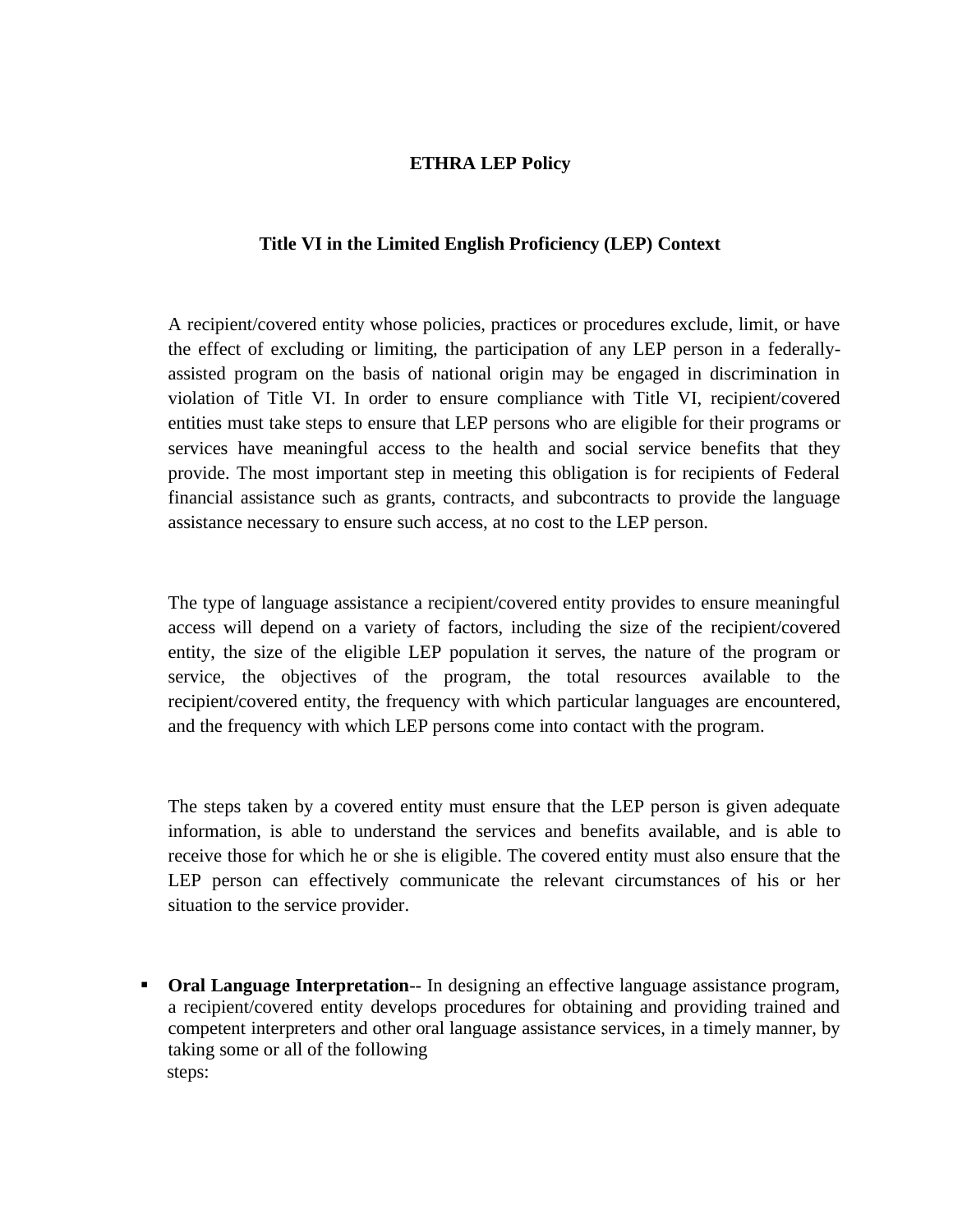- $\circ$  Hiring bilingual staff who are trained and competent in the skill of interpreting;
- o Hiring staff interpreters who are trained and competent in the skill of interpreting;
- o Contracting with an outside interpreter service for trained and competent interpreters;
- o Arranging formally for the services of voluntary community interpreters who are trained and competent in the skill of interpreting;
- o Arranging/contracting for the use of a telephone language interpreter service.

### ▪ **Interpreters**

o **Use of Friends, Family and Minor Children as Interpreters** -- A recipient/covered entity may expose itself to liability under Title VI if it requires, suggests, or encourages an LEP person to use friends, minor children, or family members as interpreters, as this could compromise the effectiveness of the service. Use of such persons could result in a breach of confidentiality or reluctance on the part of individuals to reveal personal information critical to their situations. In a medical setting, this reluctance could have serious, even life threatening, consequences. In addition, family and friends usually are not competent to act as interpreters, since they are often insufficiently proficient in both languages, unskilled in interpretation, and unfamiliar with specialized terminology.

If after a recipient/covered entity informs an LEP person of the right to free interpreter services, the person declines such services and requests the use of a family member or friend, the recipient/covered entity may use the family member or friend, if the use of such a person would not compromise the effectiveness of services or violate the LEP person's confidentiality. The recipient/covered entity should document the offer and declination in the LEP person's file. Even if an LEP person elects to use a family member or friend, the recipient/covered entity should suggest that a trained interpreter sit in on the encounter to ensure accurate interpretation.

o **Competence of Interpreters** -- In order to provide effective services to LEP persons, a recipient/covered entity must ensure that it uses persons who are competent to provide interpreter services. Competency does not necessarily mean formal certification as an interpreter, though certification is helpful. On the other hand, competency requires more than self-identification as bilingual. The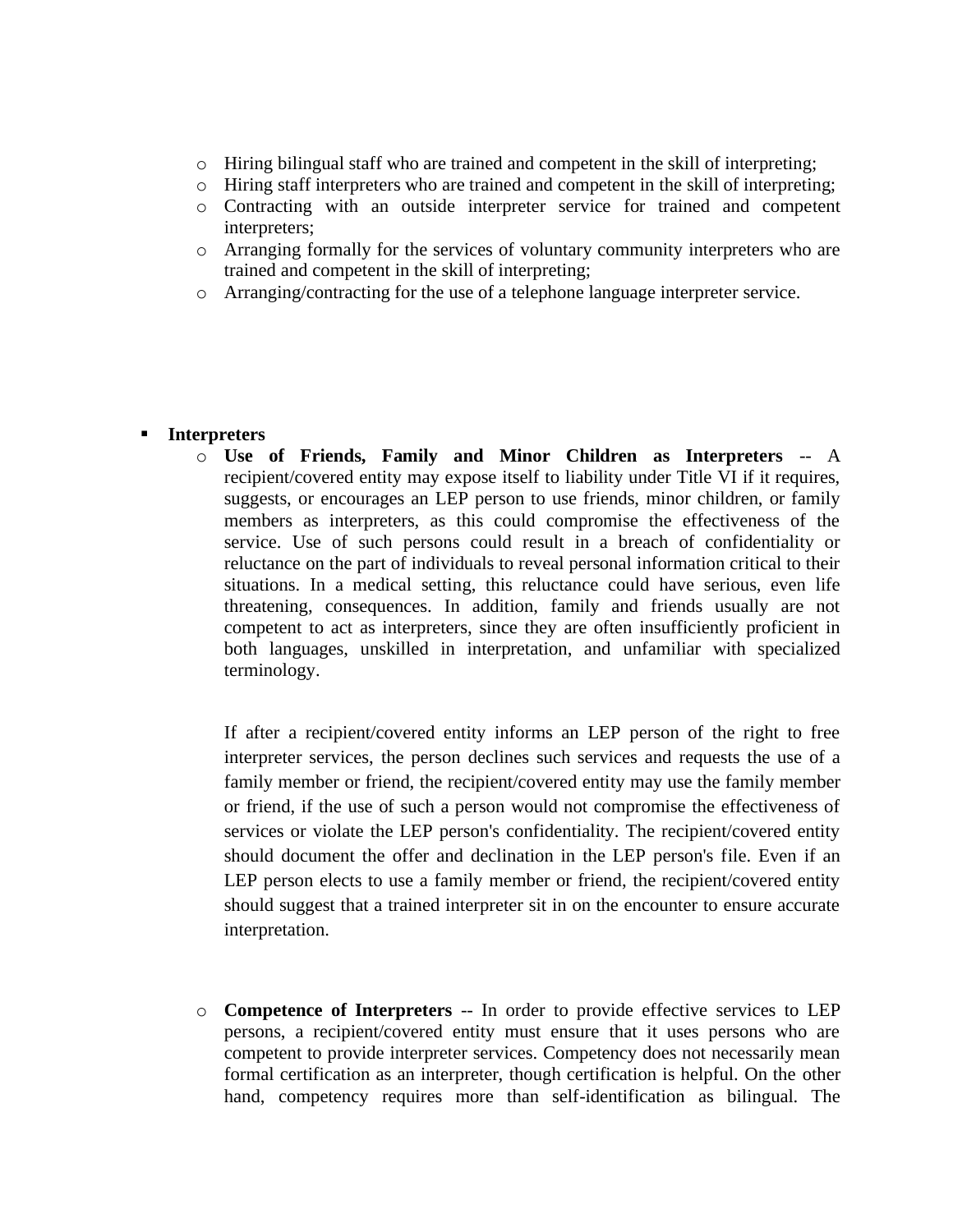competency requirement contemplates demonstrated proficiency in both English and the other language, orientation and training that includes the skills and ethics of interpreting (e.g. issues of confidentiality), fundamental knowledge in both languages of any specialized terms, or concepts peculiar to the recipient/covered entity's program or activity, sensitivity to the LEP person's culture and a demonstrated ability to convey information in both languages, accurately. A recipient/covered entity must ensure that those persons it provides as interpreters are trained and demonstrate competency as interpreters.

o To ensure full and complete access for LEP persons, ETHRA contracts with **Verbatim Solutions**, a telephone language interpreter service.

# **Translation of Written Materials**

- o The recipient/covered entity provides translated written materials, including vital documents, for each eligible LEP language group that constitutes ten percent or 3,000, whichever is less, of the population of persons eligible to be served or likely to be directly affected by the recipient/covered entity's program;
- o Regarding LEP language groups that do not fall within paragraph (A) above, but constitute five percent or 1,000, whichever is less, of the population of persons eligible to be served or likely to be directly affected, the recipient/covered entity ensures that, at a minimum, vital documents are translated into the appropriate non-English languages of such LEP persons. Translation of other documents, if needed, can be provided orally; and
- o Notwithstanding paragraphs (A) and (B) above, a recipient with fewer than 100 persons in a language group eligible to be served or likely to be directly affected by the recipient/covered entity's program, does not translate written materials but provides written notice in the primary language of the LEP language group of the right to receive competent oral translation of written materials.

## ▪ **Methods for Providing Notice to LEP Persons**

A vital part of a well-functioning compliance program includes having effective methods for notifying LEP persons regarding their right to language assistance and the availability of such assistance free of charge. These methods include but are not limited to:

- o Use of language identification cards which allow LEP beneficiaries to identify their language needs to staff and for staff to identify the language needs of applicants and clients. To be effective, the cards (e.g., "I speak cards") must invite the LEP person to identify the language he/she speaks. This identification must be recorded in the LEP person's file;
- o Posting and maintaining signs in regularly encountered languages other than English in waiting rooms, reception areas and other initial points of entry. In order to be effective, these signs must inform applicants and beneficiaries of their right to free language assistance services and invite them to identify themselves as persons needing such services;
- o Translation of application forms and instructional, informational and other written materials into appropriate non-English languages by competent translators. For